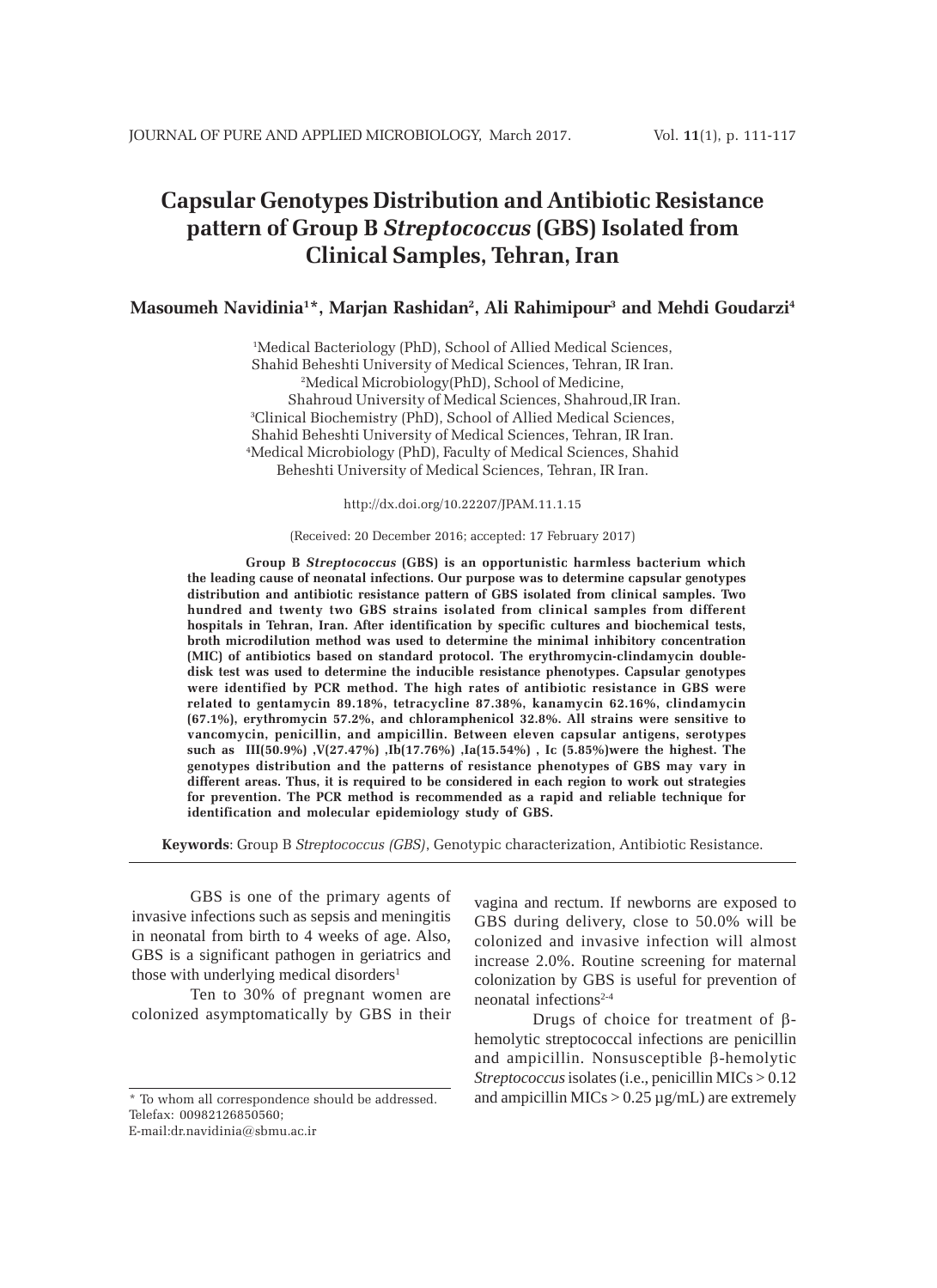rare .So, based on FDA reports (the US Food and Drug Administration), susceptibility testing for treatment of ²-hemolytic streptococcal infections need not to be performed routinely. If antibiotic susceptibility testing is done and each ²-hemolytic streptococcal strain detected to be nonsusceptible should be retested, and reported to an emergency for public health.

Penicillin or ampicillin is recommended for intrapartum prophylaxis against GBS. For at low risk, cefazolin is recommended for anaphylaxis. In case of patients at high risk clindamycin is consumed for anaphylaxis. GBS usually are not resistant to cefazolin, penicillin, and ampicillin, but may be resistant to clindamycin and erythromycin. When a GBS is detected in a pregnant penicillinallergic woman, inducible clindamycin resistance should be tested by erythromycin and clindamycin, and only clindamycin should be reported. (5) Unfortunately, multi-drug resistant GBS is increasing and there is a little information on the antibiotic resistance patterns against βlactams, aminoglycosides, and macrolides.

An important target for vaccine strategies against GBS is capsular polysaccharide. Having different chemical and antigenic characters, GBS capsular polysaccharides have been subdivided into eleven serotypes such as Ia, Ib, Ic, II-IX serotypes<sup>6</sup> Vaccines against infections due to GBS must include the main serotypes associated with disease in different communities<sup>7</sup> Study of the epidemiological distribution of GBS serotypes may be different based on several aspects, containing studied population, the geographical region, and source of bacterial isolate<sup>8</sup>

GBS can be subdivided into types Ia, Ib, Ic, II, and III. Almost, 99% of GBS strains can be belonged to one of these five antigen types<sup>9</sup> In the United States and in some European countries, Ia, II, III and V are generally the most frequently isolates, and VI to IX serotypes are seldom detected<sup>6, 8, 10-12</sup> In Brazil, the emerging of Ia, Ib, II, III, IV and V serotypes has been identified in a few studies in South and the Southeast area<sup>13-18</sup>

So, in this epidemiological study, we examined capsular genotypes of GBS by PCR regarding to antibiotic resistant pattern in clinical isolates by means of disk diffusion and broth dilution.

### **MATERIALS AND METHODS**

### **GBS detection**

In this descriptive study, a total of 222 GBS isolated from clinical samples such as urine, skin and soft tissue, bone, joint, blood, CSF, pleural fluid. Clinical samples were gathered during two years (between June 2013 and May 2015) from Mofid Children hospital, Loghman Hakim hospital and Milad Hospital, Tehran, Iran. Appearance of GBS colonies on blood agar plates were gray-white and tiny colonies with a β-hemolysis halo. Primary identification was hemolytic, gram-positive cocci with catalase-negative reaction. GBS distinction from other streptococci was based on biochemical reactions including resistance to bacitracin and trimethoprim-sulfamethoxazole (SXT), sodium hippurate hydrolysis, and positive CAMP test $2, 4, 9$ , 19-22

### **Antimicrobial susceptibility testing Methods**

All isolates were tested for ampicillin(10µg), cefotaxime, ceftriaxone (30µg), clindamycin(2µg), chloramphenicol(30µg), erythromycin(15µg), levofloxacin(5µg), penicillin(10 unit), vancomycin (30µg) ,kanamycin  $(30 \,\mu g)$ , streptomycin $(10 \,\mu g)$ , gentamycin $(30\mu)$  and tetracycline(30µg) . We used Mueller-Hinton agar (MHA) supplemented by 5% sheep blood for disk diffusion method. For broth dilution method we prepared cation-adjusted Mueller-Hinton broth (CAMHB) supplemented by 2.5% to 5% v/v lysed horse blood (LHB). For McFarland concentration preparation was done. All media were incubated in  $35 \pm 2^{\circ}$ C. Five percent of CO<sub>2</sub> during 20 to 24 hours incubation was prepared for disk diffusion method; and for dilution methods was in ambient air condition during 20 to 24 hours incubation time.

Zone of inhibition (mm) was measured and reported as susceptible, intermediate or resistant by according to the CLSI guidelines. By following the guidelines recommended by the CLSI, screening test for detection of inducible clindamycin resistance in GBS was determined using a broth microdilution method. One µg/mL erythromycin and 0.5 µg/mL clindamycin in same well was used and minimal inhibitory concentration (MICs) was reported. Any growth was reported as inducible clindamycin resistance and no growth was reported as no inducible clindamycin resistance<sup>5</sup>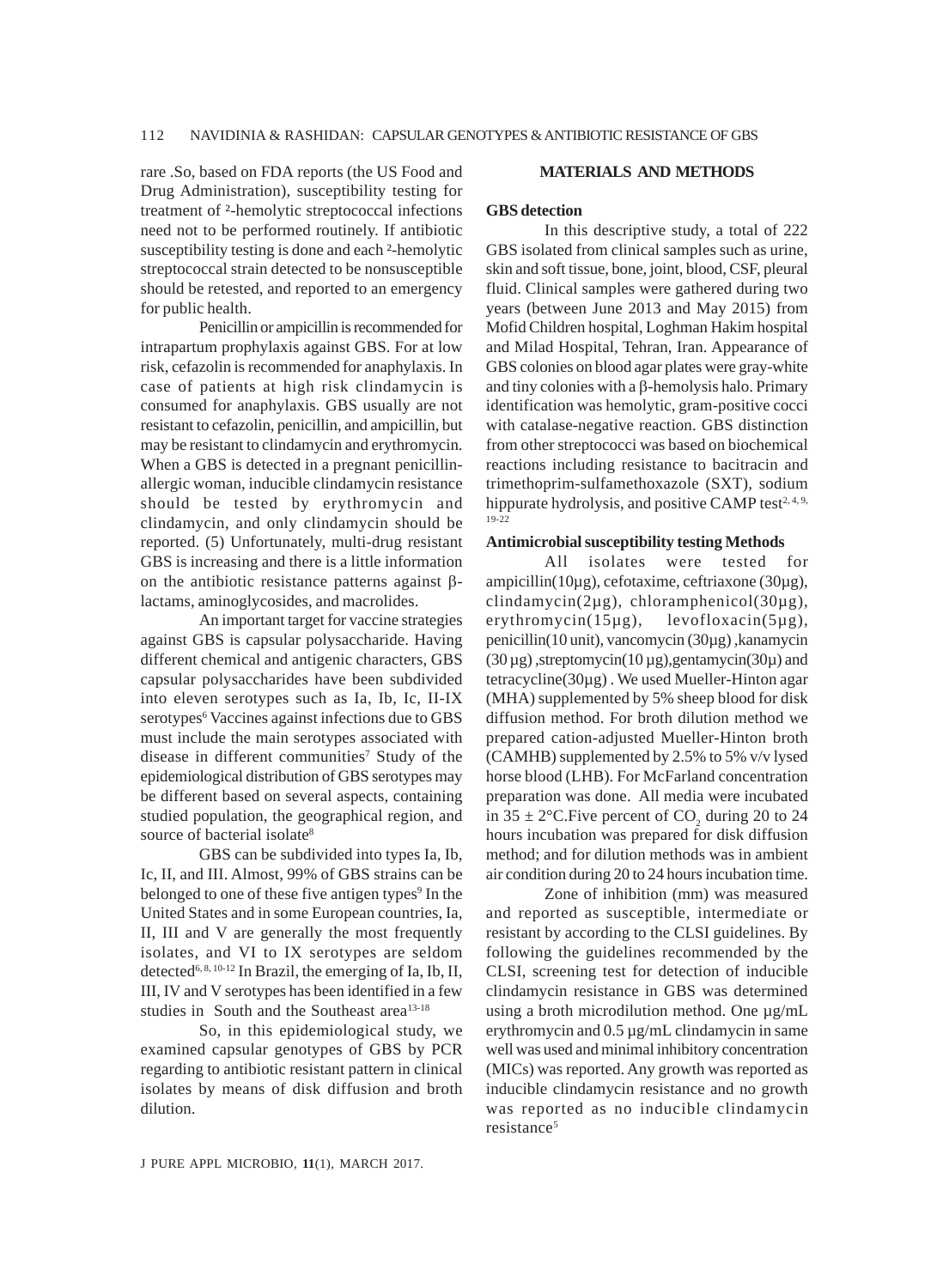Additionally, to ensure the reproducibility of the MICs for each strain, determinations were repeated three times. *Streptococcus pneumoniae* ATCC 49619 was used as quality control strain. For β - lactamase activity detection, a nitrocefin-based disc procedure (BD Diagnostics) was used. To detection of the inducible resistance phenotypes, erythromycinclindamycin double-disk test was used<sup>23</sup>

# **Capsular genotypes detection**

By AccuPrep Genomic DNA extraction kit (cat.no.k-3032 lot no.1008J, BIONEER) DNA was extracted from all GBS isolates. PCR amplification profile comprised a 300 nM concentration of each oligonucleotide primer (Eurofins MWG Operon); 200 mM (each) deoxynucleoside triphosphates dCTP, dGTP, dATP, and dUTP; 0.125 U of Taq DNA polymerase; and 5.5 mM MgCl2 (from GENET BIO, prime Taq TM DNA polymerase, URL: www.genetbio.com)

The PCR products were analyzed by gel electrophoresis on 1.5% BIONEER agarose gels in 1X TBE buffer (890 mM of boric acid, 890 mM Tris, 40ml of 0.5 M EDTA, pH 8.0) at 100 V for 60 min. Green loading buffer with DNA stain(Jena Bioscience, Lot:111.034) was used during loading the samples and ladder. The sizes of the PCR products were determined by comparison with the molecular size standard (50bp-1Kb linear scale; low range DNA ladder or 100bp-3Kb linear scale and mid-range DNA ladder, Jena Bioscience(. Primer sequences , PCR conditions ,and electrophoresis for Ia,Ib,Ic ,II- IX6,13,22, *S.agalactiea* 16srRNA24 , as described previously.

#### **Statistics**

As the study is a descriptive, there is no need to state about statistical methods and software.

## **RESULTS AND DISSCUSSION**

A total of 222 GBS isolates collected from clinical samples (skin and soft tissue18(8.1%) ,bone10(4.5%) , join 13(5.8%) ,CSF 16(7.2%), pleural fluid29(13.06%), urine 16(7.2%), and vagina107(48.19%)] were investigated for antibiotic susceptibility test. Capsular genotyping and resistance-related genes distribution of GBS were considered by PCR method.

The percentages of resistance to gentamycin (89.18%), tetracycline (87.38%), clindamycin (67.1%), kanamycin (62.16%), erythromycin (57.2%), and chloramphenicol (32.8%) were the highest. All of strains were sensitive to vancomycin, penicillin, and ampicillin. (Fig. 1)

MICs of erythromycin and clindamycin were determined by for all isolates resistant or intermediate to erythromycin. The MICs of erythromycin and clindamycin 23.7% of these isolates were greater than 256 µg/ml.

Between eleven capsular antigens, serotype III(50.9%) ,V(27.47%), Ib(17.76%),  $Ia(15.54\%)$ , Ic  $(5.85\%)$  were the highest. Four and ninth percent were nontypable. (Figure 2)

Based on our finding, being more than 67.1% of isolates resistant to clindamycin and almost 57.2% resistant to erythromycin, emphasis



**Fig. 1.** Distribution of antibiotic resistant among *S. agalactiae* isolated from clinical samples

J PURE APPL MICROBIO*,* **11**(1), MARCH 2017.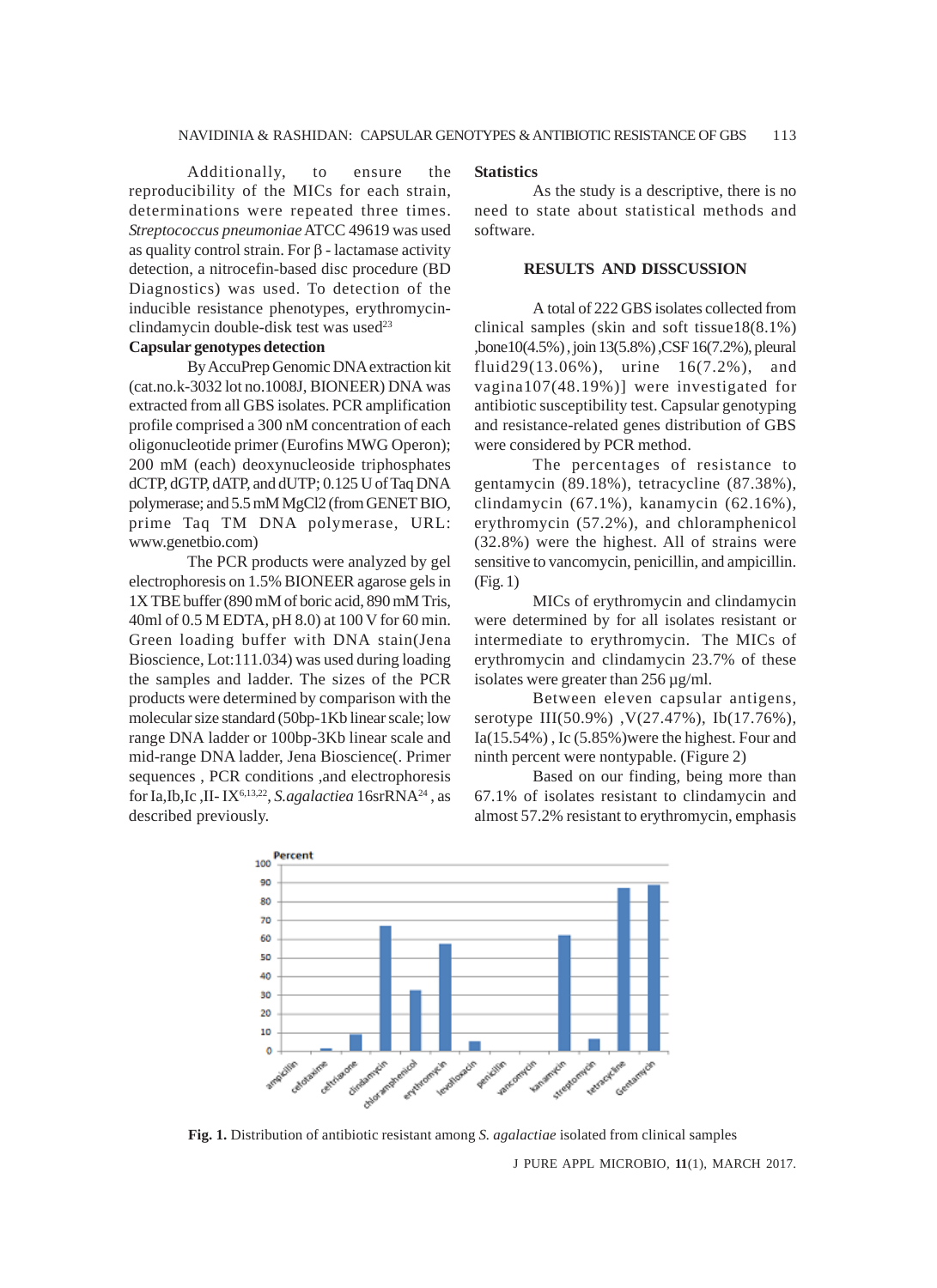to do antimicrobial susceptibility testing for GBS strains isolated from clinical specimens. Penicillin and ampicillin were recommended by CLSI 2015 as first-line agents for intrapartum antibiotic prophylaxis. Vancomycin is drug of choices in cases for only women at high risk because of occurring anaphylaxis shock due to penicillin5

We detected 87.38% tetracyclineresistance rate among *S. agalactiae* isolates which was lower than other studies from Kuwait (89.5%), Iran (96%), Tunisia (97.3%) and Turkey (100%), and was more than tetracycline-resistance rate in Italy (68.1%) and Japan (46.5%).(25-30) In the current study, resistance to chloramphenicol was (32.8%), which was similar to the other study in Iran (45%), Turkey (44. 2%) and Kuwait (30%). (25, 26, 28) The prevalence of drug resistance pattern in GBS can vary among ethnic groups, geographical locations, and the laboratory procedures carried out on the samples.

These data accompany with the other results are useful to define the importance of emergence and transmission of antibiotic resistance genes in GBS for supporting the decision of rational and economical program on specific antibiotics usage to treat GBS infections.

The multiplex PCR assay described in this work provides a simple tool for GBS capsular genotyping. We identified five common capsular antigens such as III(50.9%) ,V(27.47%) ,Ib(17.76%) ,Ia(15.54%) , Ic (5.85%)were the highest, a hypothesis consistent with findings by a variety of groups<sup>6, 8, 11, 13, 20-22</sup> The majority of isolates belonged to capsular antigens III, which is mostly involved in neonatal infections in human. The

present findings, capsular antigens III is reported to be the most common GBS serotype around the world<sup>31-34</sup> Also, we observed the capsular antigens of GBS at Ardabil, Tabriz, Kerman was different from capsular antigens of GBS reported from central Iran31, 36-39

This difference in distribution could be attributed to vary in materials and methods of research, geographical region, profile of the population being studied, and source of the bacterial isolates .Even subtle regional differences in demographic data gathering can affect GBS serodistribution within the same country.

The second capsular antigens which we identified with high level in GBS isolates was capsular antigens V. This serotype able to cause invasive infections in neonates and adolescents may be considered an emerging public health concern8, 25, 40, 41

Other treatments for penicillin-allergic patients are clindamycin and erythromycin. Sad to say, erythromycin and clindamycin resistance have been enhanced in some countries.

All of differences related to the prevalence of genes related to antibiotic resistance may be explained by the different policies in the use of antimicrobials in different regions. The recognition of resistant strains in this study advance a proposal that these agents should be apply with precaution in the prophylaxis or remedy of GBS infection and that intermittent supervision is, therefore, needed to consider a proper therapeutic option in patients with allergy to β-lactam agents, necessary.



J PURE APPL MICROBIO*,* **11**(1), MARCH 2017. **Fig. 2.** Distribution of capsular genotyping among *S. agalactiae* isolated from clinical samples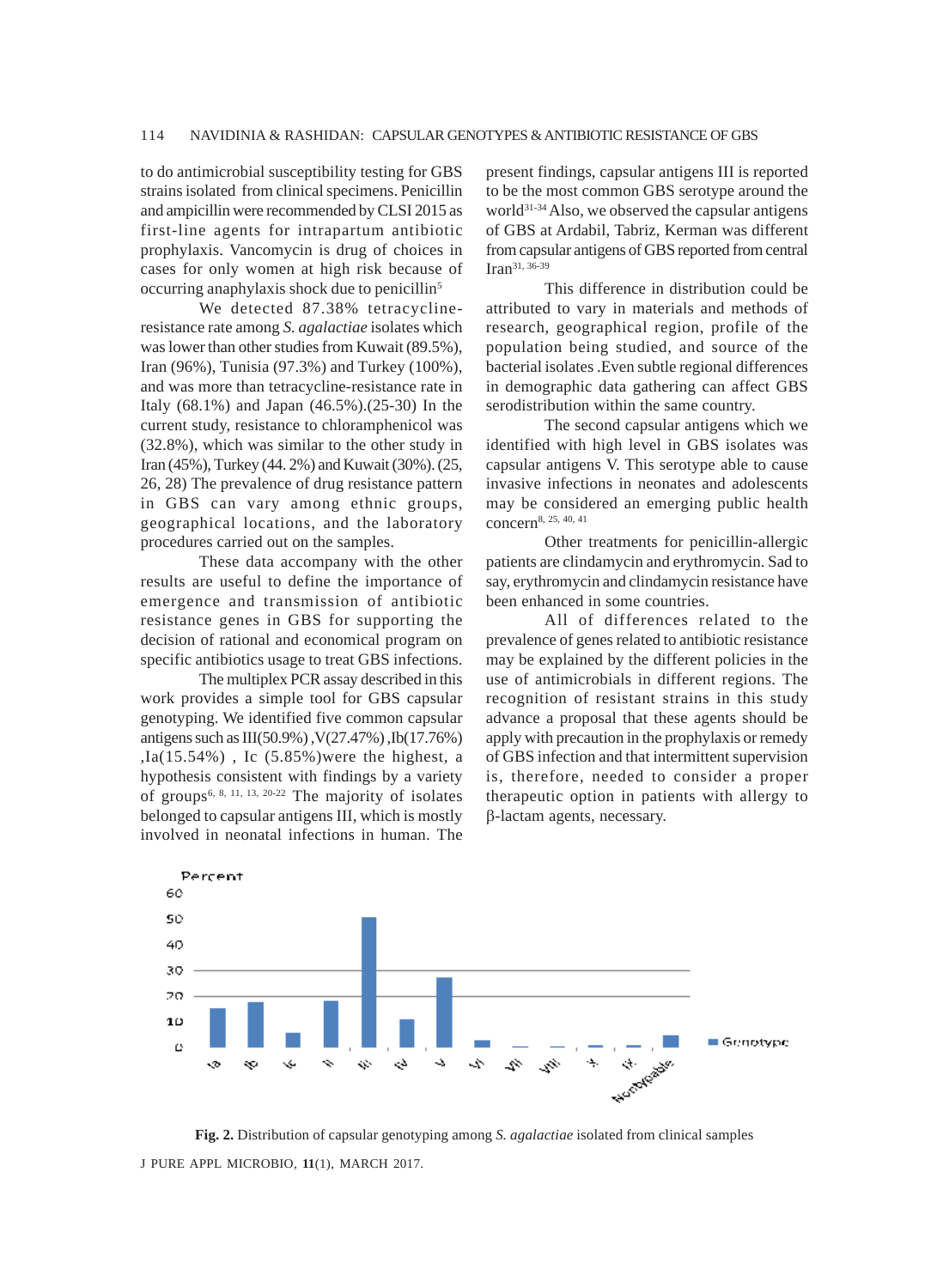We conclude that GBS isolates represent various capsular antigens and resistant patterns relate to the origin of the sample, the studied population characteristics, different pattern of antibiotic consumption, and the geographical location. Dissemination and emergence of antibiotic-resistant GBS against erythromycin, tetracycline, and aminoglycoside are warning. Doing epidemiological studies and screening method for detection of MDR-GBS and appropriate drug prescriptions is recommended annually. PCR method particularly well adapted for GBS capsular antigens typing and detection of genes associated to resistance in large-scale epidemiological studies.

### **ACKNOWLEDGMENT**

This research has been supported by research center laboratory in school of allied medical sciences, Shahid Beheshti University of Medical Sciences, Tehran, Iran. A special thanks to Dr. Mir Davoud Omrani for all his assistance.

### **REFERENCES**

- 1. Kimura, K., Nagano, N., Nagano, Y., Suzuki S.High frequency of fluoroquinolone- and macrolide-resistant streptococci among clinically isolated group B streptococci with reduced penicillin susceptibility. J*. Antimicrob. Chemother*., 2012; doi:10.1093/jac/dks423.
- 2. Lu, B., Li, D., Cui, Y., Sui, W., Huang, L., Lu, X. Epidemiology of Group B streptococcus isolated from pregnant women in Beijing, China. *Clin. Microbiol. Infect*. 2014; **20**: 370–3.
- 3. Verani, J.R., McGee, L., Schrag, S.J. Division of Bacterial Diseases, National Center for Immunization and Respiratory Diseases, Centers for Disease Control and Prevention (CDC). Prevention of perinatal group B streptococcal disease revised guidelines from CDC. *MMWR. Recomm. Rep.,* 2010; **59**: 1–36.
- 4. Rodriguez-Granger, J., Alvargonzalez, J.C., Berardi, A., Berner, R., Kunze, M., Hufnagel, M., Melin, P., et al. Prevention of group B streptococcal neonatal disease revisited. *Eur. J. Clin. Microbiol. Infect.Dis.*, 2012; **31**: 2097– 2104.
- 5. Clinical and Laboratory Standards Institute. Performance Standards for Antimicrobial Susceptibility Testing: Twenty fifth Informational Supplement M100-S25. CLSI, Wayne, PA, USA, 2015.
- 6. Slotved, H.C., Kong, F., Lambertsen, L., Sauer, S., Gilbert GL: Serotype IX, a proposed new *Streptococcus agalactiae* serotype. *J. Clin. Microbiol.,* 2007; **9**: 2929-36.
- 7. Baker, C.J., Edwards, M.S. Group B streptococcal conjugate vaccines. *Arch. Dis. Child.,* 2003; **88**: 375-8.
- 8. Dogan, B., Schukken, Y.H., Santisteban, C., Boor, K.J. Distribution of serotypes and antimicrobial resistance genes among *Streptococcus agalactiae* isolates from bovine and human hosts. *J. Clin .Microbiol*., 2005, **43**: 5899-5906.
- 9. Eschenbach, D.A .Specific Bacterial Infections: Group B *Streptococcus*.GLOWM 2016
- 10. Luan, S.L., Granlund, M., Sellin, M., Lagergard, T., Spratt, B.G., Norgren, M. Multilocus sequence typing of Swedish invasive group B *Streptococcus* isolates indicates a neonatally associated genetic lineage and capsule switching. *J. Clin. Microbiol.,* 2005; **43**: 3727-33.
- 11. Gherardi, G., Imperi, M., Baldassarri, L., Pataracchia, M., Alfarone, G., Recchia, S., Orefici, G., Dicuonzo, G., Creti, R. Molecular epidemiology and distribuition of serotypes, surface proteins, and antibiotic resistance among Group B streptococci in Italy. *J. Clin. Microbiol*., 2007; **9**: 2909-16.
- 12. Kim, E., Hans, C.S., Hans, V.N., Marcit, S.K., Helle, B.K. Emergence of invasive serotype VIII group B streptococcal infections in Denmark. *J. Clin. Microbiol*., 2003; **41**: 4442-4.
- 13. Dutra, V.G., Alves, V.M.N., Olendzki, A.N., Dias, C.A.G., Bastos, A.F.A., Santos, G.O., et al. *Streptococcus agalactiae* in Brazil: serotype distribution, virulence determinants and antimicrobial susceptibility. *BMC. Infec. Dis*., 2014; **14**:323, DOI: 10.1186/1471-2334-14-323
- 14. Duarte, R.S., Bellei, B.C., Miranda, O.P., Brito, M.A., Teixeira, L.M. Distribution of antimicrobial resistance and virulence-related genes among Brazilian group B streptococci recovered from bovine and human sources. *Antimicrob. Agents. Chemother* .,2005; **49**: 97- 103.
- 15. Simões, J.A., Alves, V.M., Fracalanzza, S.E.L., Camargo, R.P., Mathias, H.M., Brolazo, E.M. Phenotypical characteristics of group B Streptococcus in parturients*. Braz. J. Infect. Dis*., 2007, **11**: 261-6.
- 16. Palmeiro, J.K., Dalla-Costa, L.M., Fracalanzza, S.E.L., Botelho, A.C.N., Nogueira, K.S., Scheffer, M.C., et al. Phenotypic and genotypic characterization of group B streptococcal isolates in southern Brazil. *J. Clin. Microbiol.,* 2010; **12**: 4397-4403.

J PURE APPL MICROBIO*,* **11**(1), MARCH 2017.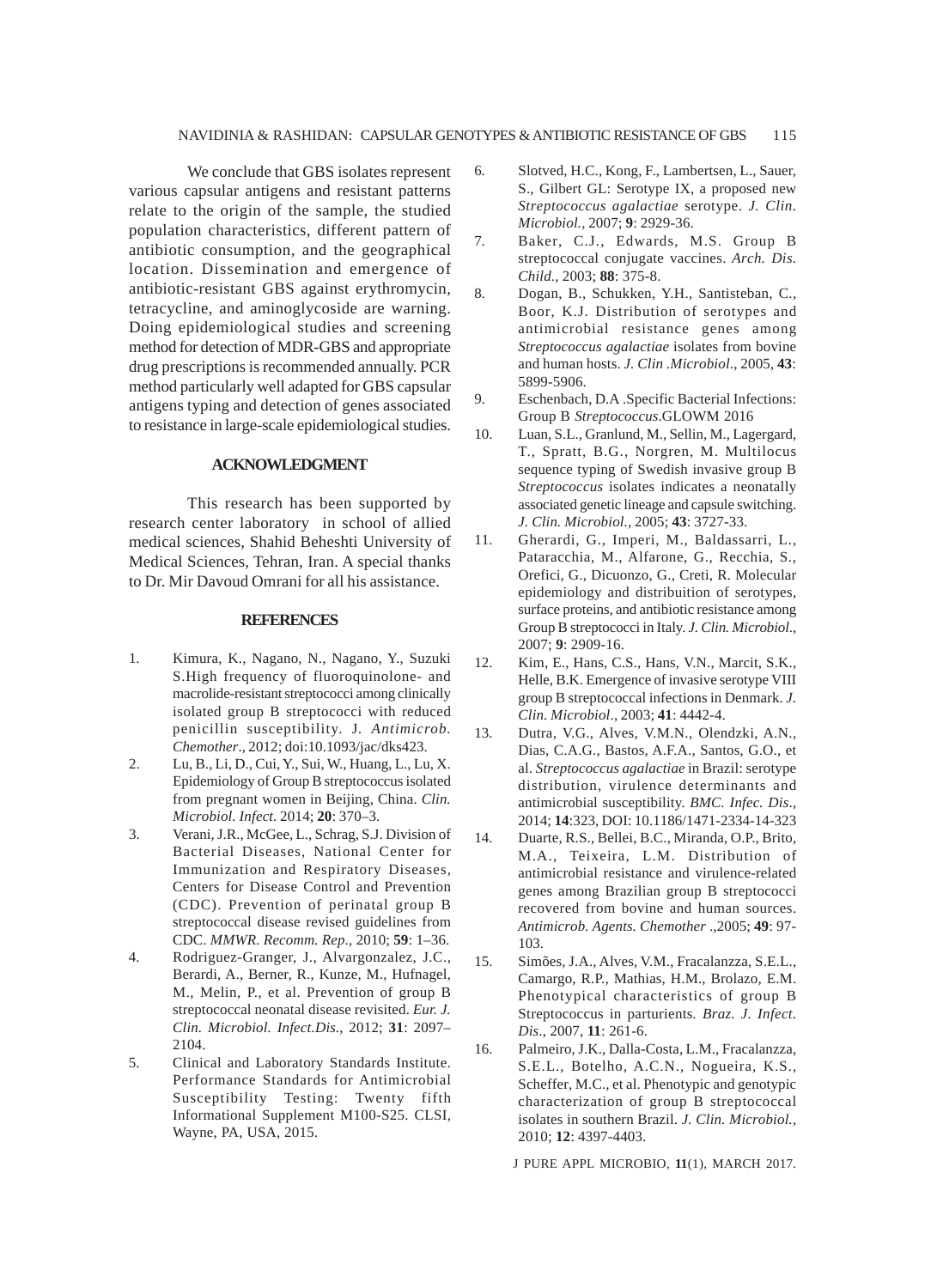### 116 NAVIDINIA & RASHIDAN: CAPSULAR GENOTYPES & ANTIBIOTIC RESISTANCE OF GBS

- 17. Corrêa, A.B.A., Silva, G.L., Pinto, T.C.A., Oliveira, I.C.M., Fernandes, F.G., Costa, N.S., et al.The genetic diversity and phenotypic characterisation of Streptococcus agalactiae isolates from Rio de Janeiro, Brazil. *Mem. Inst .Oswaldo .Cruz* ., 2011, **106**: 1002-6.
- 18. Pinto, T.C.A., Costa, N.S., Souza, A.R.V., Silva, L.G., Corrêa, A.B.A., Fernandes, F.G., et al. Distribution of serotypes and evaluation of antimicrobial susceptibility among humam and bovine Streptococcus agalactiae strains isolated in Brazil between 1980 and 2006. *Braz. J .Infect Dis.,* 2013, **17**: 131-6.
- 19. Verani, J.R., McGee, L., Schrag, S.J. Division of Bacterial Diseases, National Center for Immunization and Respiratory Diseases, Centers for Disease Control and Prevention (CDC). Prevention of perinatal group B streptococcal disease revised guidelines from CDC 2010. *MMWR. Recomm .Rep* .,2010; **59**: 1–36.
- 20. Poyart, C., Tazi, A, Reglier-Poupet, H., et al. Multiplex PCR assay for rapid and accurate capsular typing of group B streptococci. *J. Clin. Microbiol*.2007; **45**: 1985–1988.
- 21. Imperi, M., Pataracchia, M., Alfarone, G., Baldassarri, L., Orefici, G., Creti, R. A multiplex PCR assay for the direct identification of the capsular type (Ia to IX) of *Streptococcus agalactiae*. *J .Microbiol .Methods*., 2010; **80**: 212–4.
- 22. Yao, K., Poulsen, K., Maione, D. et al. Capsular gene typing of *Streptococcus agalactiae* compared to serotyping by latex agglutination. *J. Clin .Microbiol*., 2013; **51**: 503–7.
- 23. Nagano, N., Nagano,Y., Toyama, M., Kimura, K., Tamura,T., Shibayama, K. , et al.Nosocomial spread of multidrug-resistant group B streptococci with reduced penicillin susceptibility belonging to clonal complex. *J. Antimicrob. Chemother.,* 2011; doi:10.1093/jac/ dkr546
- 24. Khan, I.U., Hassan, A.A., Abdulmawjood, A., Lämmler, C., Wolter, W., Zschöck, M. Identification and epidemiological characterization of *Streptococcus uberis* isolated from bovine mastitis using conventional and molecular methods. *J. Vet. Sci.,* 2003; **4**(3): 213- 24.
- 25. Boswihi, S.S., Udo, E.E., Al-Sweih, N.Serotypes and Antibiotic Resistance in Group B *Streptococcus* Isolated from Patients at the Maternity Hospital, Kuwait*. J .Med .Microbiol* .,2012; **6**: 126–131.
- 26. Emaneini, M., Mirsalehian, A., Beigvierdi, R., Imani Fooladi, A.A., Asadi, F., Jabalameli, F.,

J PURE APPL MICROBIO*,* **11**(1), MARCH 2017.

Taherikalani ,M. High Incidence of Macrolide and Tetracycline Resistance among *Streptococcus agalactiae* Strains Isolated from Clinical Samples in Tehran, Iran. *J. Clin. Med* .,2014; **9**(2): 157-61.

- 27. Hraoui, M., Boutiba-Ben Boubaker, I., Rachdi, M., Slim, A., Ben Redjeb, S. Macrolide and tetracycline resistance in clinical strains of *Streptococcus agalactiae* isolated in Tunisia. *J. Med. Microbial* .,2012; **61**:1109-13.
- 28. Acikgoz, Z.C., Almayanlar ,E., Gamberzade, S., Gocer, S .Macrolide resistance determinants of invasive and noninvasive group B Streptococci in a Turkish hospital. *Antimicrob. Agents .Chemother.,* 2004; **48**(4):1410-2.
- 29. Gherardi, G., Imperi, M., Baldassarri, L., Pataracchia, M., Alfarone, G., Recchia, S.,et al. Molecular epidemiology and distribution of serotypes, surface proteins, and antibiotic resistance among group B Streptococci in Italy. *J .Clin. Microbiol.,* 2007; **45**(9):2909-16.
- 30. Ueno, H., Yamamoto, Y., Yamamichi, A., Kikuchi, K., Kobori, S., Miyazaki, M.Characterization of group B *Streptococcus* isolated from women in Saitama city, Japan. *Jpn. J. Infect .Dis* .,2012; **65**(6):516-21.
- 31. Mansouri, S., Ghasami, E. , Shahabi Najad, N. Vaginal Colonization of Group B Streptococci During Late Pregnancy in Southeast of Iran: Incidence, Serotype Distribution and Susceptibility to Antibiotics. *J. Med. Sci.,* 2008; **8**: 574-578.
- 32. Barcaite, E., Bartusevicius, A., Tameliene ,R., Kliucinskas, M. , Maleckiene, L., et al. Prevalence of maternal group B Streptococcal colonisation in European countries. *Acta .Obstet. Gynecol. Scand* .,2008; **87**: 260-71.
- 33. Motlova, J., Strakova, L., Urbaskova, P., Sak, P. , Sever, T. Vaginal and rectal carriage of Streptococcus agalactiae in the Czech Republic: Incidence, serotypes distribution and susceptibility to antibiotics. *Indian. J. Med. Res.,* 2004; **119**: 84-87.
- 34. Uh, Y., Jang, I.H., Hwang, G.Y., Lee, M.K. , Yoon, K.J. ,et al. Serotypes and genotypes of erythromycin-resistant group B streptococci in Korea*. J. Clin. Microbiol*., 2004; **42**: 3306-8.
- 35. Savoia, D. , Gottimer, C., Crocilla, C., Zucca, M. *Streptococcus agalactiae* in pregnant women: Phenotypic and genotypic characters*. J. Infect* .,2008; **56**: 120-5.
- 36. Jannati, E., Roshani, M., Arzanlou, M., Habibzadeh, S. , Rahimi, G . , Shapuri, R .Capsular serotype and antibiotic resistance of group B streptococci isolated from pregnant women in Ardabil, Iran. *Iran. J .Microbiol* .,2012;